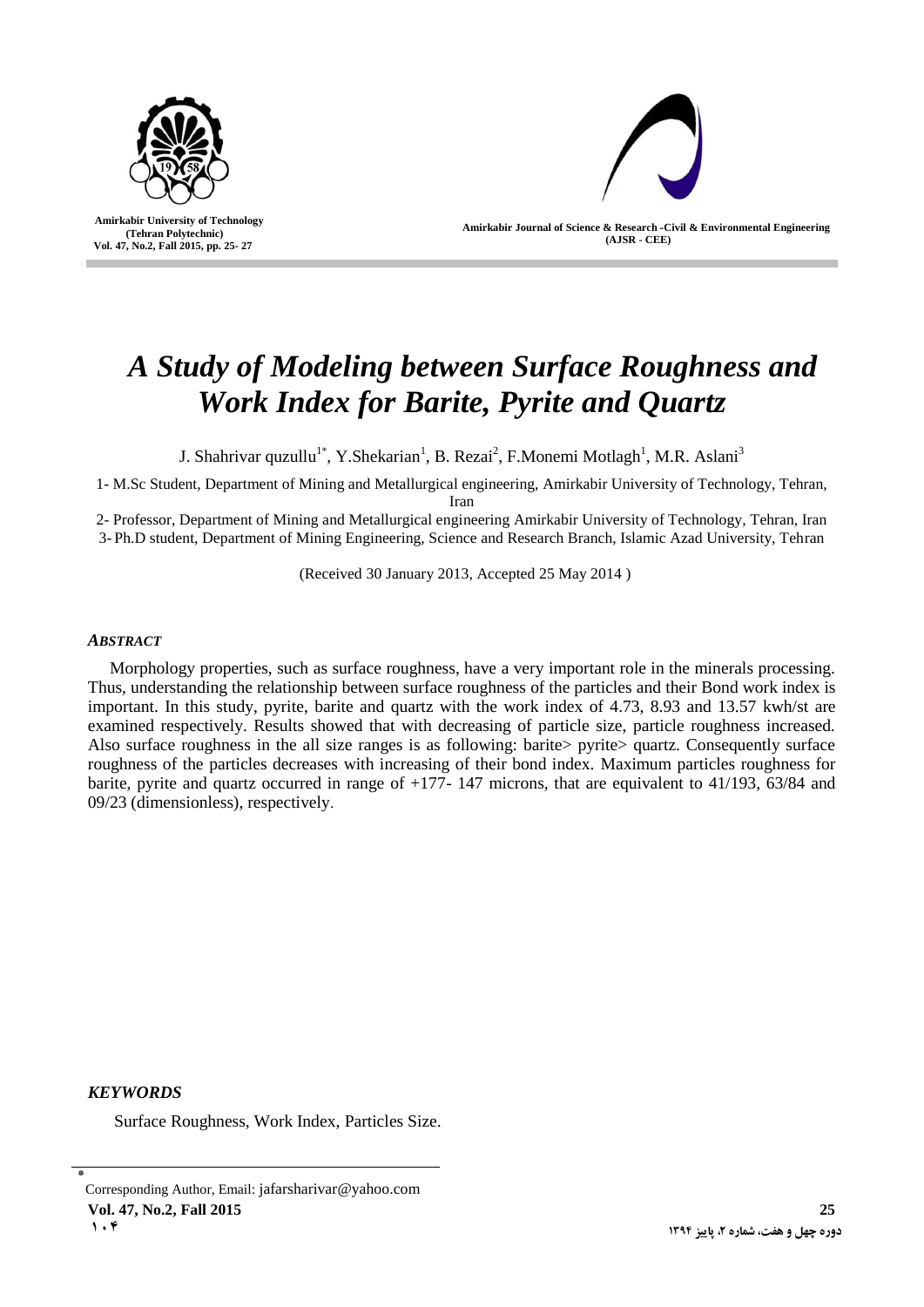### **1- INTRODUCTION**

Surface roughness is considered as the most prominent feature of the surface. Since it is used in different fields, it is highly regarded by many researchers. This property of surface is due to fluctuations around solid surface (total surface topography), which obviously affects the reactivity of the solid [1]. Surface roughness clearly affects the reactivity of solids. The velocity of surface reactions increases with the increase of surface roughness, and it leads to the increase of high energy sites [2]. Surface roughness also affects the adsorption and interaction of particle - particle. In studies conducted by some researchers, it was reported that, crushing and milling operations bring about changes in physical and chemical properties of materials and affect the morphological properties, surface roughness of the particles, and subsequent mineral processing [3, 4]. Thus, the three-dimensional analysis is often used for measuring properties of particle morphology. The geometry of particles significantly affect the physical and chemical interaction of the surface. In this study, the importance of accurate assessment of the geometry of the particle is indicated by particle parameters. These parameters can be used to distinguish between materials and relate them with different processes [7]. The particles' roughness is calculated by measuring the BET gas adsorption. When the surface area is measured, the surface roughness can also be determined [8].

Surface properties, in particular, affect the processing operation of fine particles [2]. Therefore, the behavior and properties of particle depends largely on roughness, surface morphology and particle size of the particles. In mineral processing, operations such as flotation, jig, sieving, classification, shaking table, heavy media or dense media separation, cyclonic separation and etc. are dependent on the surface roughness and morphology of the particle [9, 10].

Bond specified work index parameter as the grind ability of the materials. The index equals to the work required to reduce a unit weight from a theoretical infinite size to 80% passing 100<sub>um</sub> mesh. Bond index is considered as the inherent characteristics of each material and each material has a distinct band index [11]. The most important measurable physical properties of the particles is surface roughness which is a key parameters in predicting individual and collective behaviors of particles. These parameters for industrial applications of materials in powder form is of great importance; however, it has not been studied satisfactorily in the field of mineral processing. The aim of this study is to analyze roughness in different particles according to their work indices.

#### **2- METHOLOGY**

The required energy or work to reduce the particle with the size of y increases with the decrease of y. Many research works have been done to determine the function of work index. According to the survey of different factories, Bond understood that the required work for breaking a mineral is inversely proportional to the square root of y. Bond stated work index in terms of kwh / t and defined y as a size which 80 percent of the feed passes. K is constant and the work required to reduce the feed size (F) to the product size (P) equals to:

$$
W = k\left(\frac{1}{\sqrt{P}} - \frac{1}{\sqrt{F}}\right) \tag{1}
$$

Solving the equation 1 at limit condition of  $F = \infty$  and P= 100 micrometers, Bond defined work index  $(W_i)$  as:

$$
W_i = K \frac{1}{\sqrt{100}} \qquad , \quad K = 10W_i \tag{2}
$$

Therefore, using the equation 2 in the equation 1, the equation 3 is obtained:

$$
W = 10W_i \ \ (\frac{1}{\sqrt{P}} - \frac{1}{\sqrt{F}})
$$
 (3)

Advances in automated microscopy methods associated with computer systems (image analysis techniques) made it possible to determine the surface roughness by means of particles' cross-section using mathematic techniques. To determine the surface roughness simple methods such as determining the aspect ratio, the elongation ratio or roundness and new techniques such as Fourier analysis, delta analysis, and fractal geometry are used [7]. In this section the qualitative and quantitative concept of roughness is presented.

Since density or compression among different crystal planes varies, the surface may have various surface energies. Solid surfaces are prepared in different ways. Most of these methods cause the surface to become rough. In Figure 3 the real surface is XY and AB represents the hypothetical solid surface with an equivalent volume and a molecular flat surface. The equation (4) shows changes in the surface:

$$
h_{av} = \frac{|h_1| + |h_2| + |h_3| + \dots + |h_n|}{n} \tag{4}
$$

Hilli Ilmaz suggest the surface area of the particles measured by BET and other methods of gas adsorption, surface roughness of the particles for measuring surface roughness of the particles. Assuming a regular geometric shape (spherical particles with D diameter) and using the equation 8, they recommend equation (9) to measure the surface roughness [5]:

$$
r = \frac{A_{BET}}{6/(Dd)} = A_{BET} d(\frac{D}{6})
$$
\n<sup>(5)</sup>

**26 Vol. 47, No.2, Fall 2015**  $A_{\text{BET}}$  = the measured BET surface area (gr/ m<sup>2</sup>)

 $\mathcal{O}$  1.1  $\mathcal{O}$  1.1  $\mathcal{O}$  1.1  $\mathcal{O}$  1.1  $\mathcal{O}$  1.1  $\mathcal{O}$  1.1  $\mathcal{O}$  1.1  $\mathcal{O}$  1.1  $\mathcal{O}$  1.1  $\mathcal{O}$  1.1  $\mathcal{O}$  1.1  $\mathcal{O}$  1.1  $\mathcal{O}$  1.1  $\mathcal{O}$  1.1  $\mathcal{O}$  1.1  $\mathcal{O}$  1.1  $\mathcal{O}$  1.1